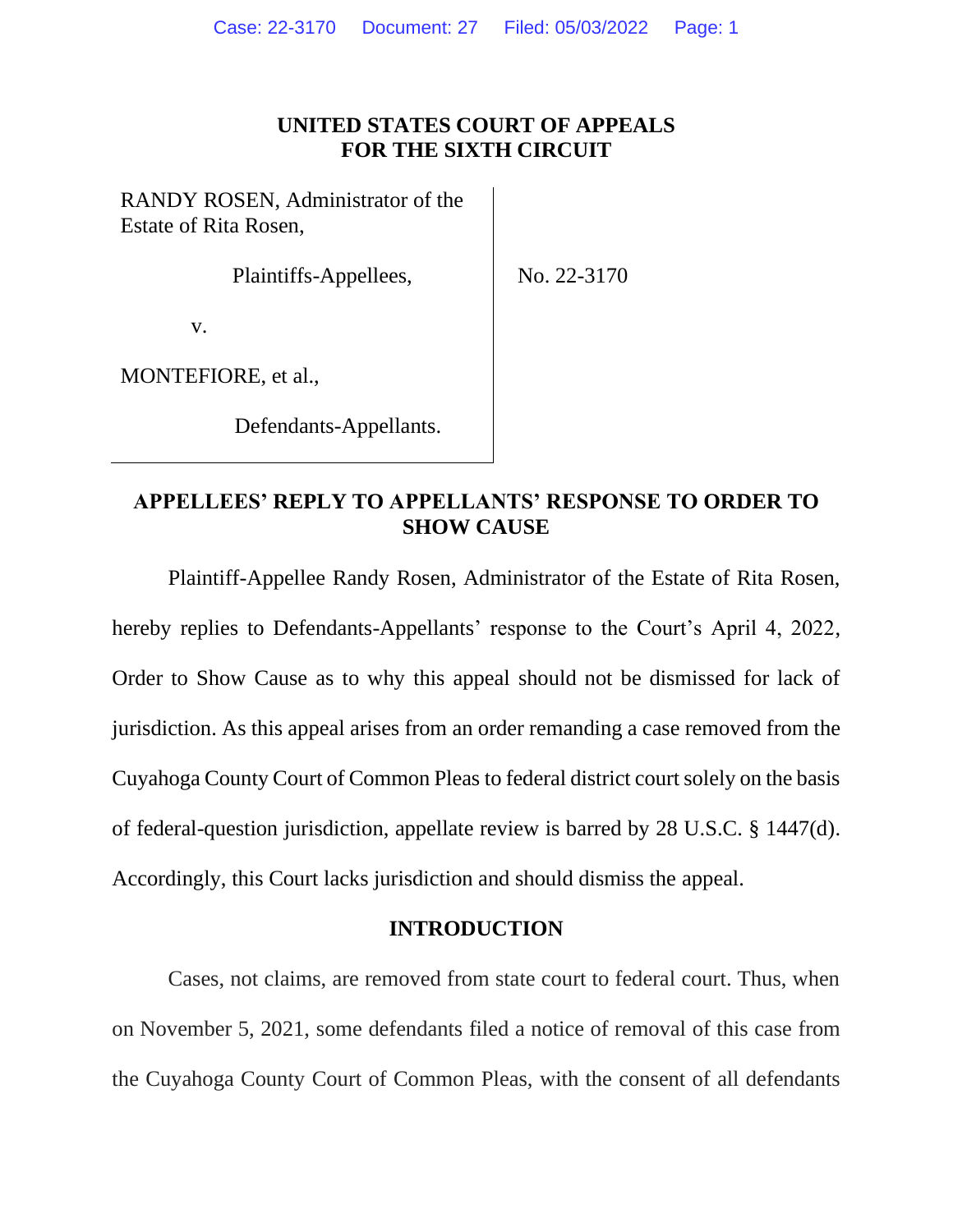and satisfying all of the requirements set out in 28 U.S.C. § 1446, the case was removed in its entirety. The notice did not invoke 28 U.S.C. § 1442 or § 1443. Since 28 U.S.C. § 1447(d) only allows review of remand orders in cases "removed pursuant to section 1442 or 1443" and this case was not so removed, appellate review of the district court's remand order is unavailable.

The removal notice filed the following week by one of the defendants, Ariel Hyman—whose consent to removal had been provided in the earlier notice—is irrelevant. The first notice of removal divested the state court of jurisdiction, and there was nothing left for Mr. Hyman to remove the following week. In any event, the single oblique reference to 28 U.S.C.  $\S$  1442(a)(1), the federal-officer removal statute, in the "argument" section of Mr. Hyman's notice does not render the case "removed pursuant" to that statutory provision.

#### **BACKGROUND**

This appeal arises out of a single action initially filed in the Cuyahoga County, Ohio Court of Common Pleas on October 8, 2021, *Rosen v. Montefiore*, Case No. CV 954152. Plaintiff Randy Rosen filed that action on behalf of the estate of his mother, Rita Rosen, a resident of the Montefiore of Menorah Park nursing home in Beachwood, Ohio, who died of COVID-19 in November 2020. He alleges that the failure of the nursing home and individual nursing home administrators to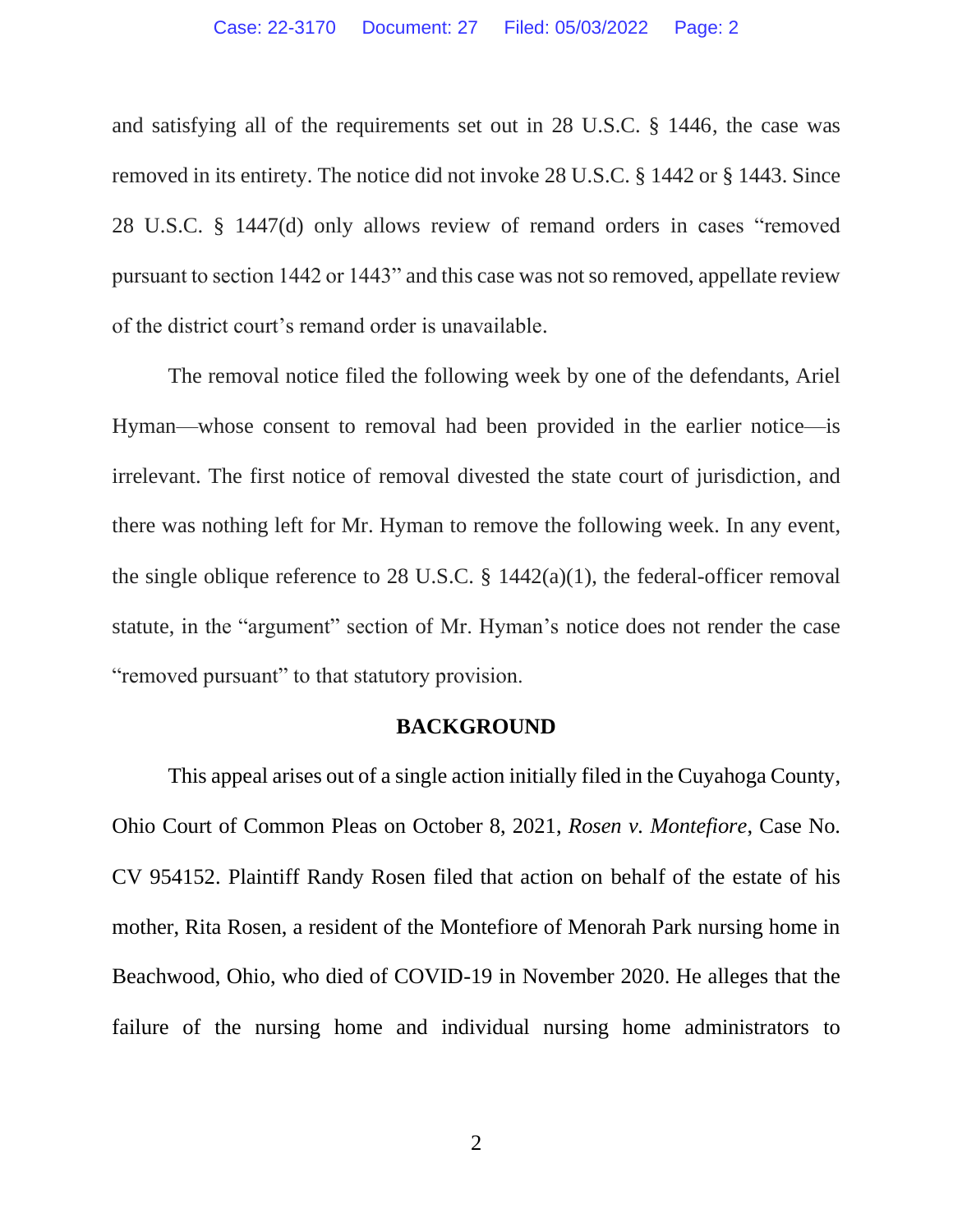implement adequate infection control policies at Montefiore led to his mother's death.

On November 5, 2021, Defendants-Appellees Montefiore, the Montefiore Foundation, the Montefiore Home, the Montefiore Housing Corporation, and the Menorah Park Foundation ("Facility Defendants") timely removed the action to the United States District Court for the Northern District of Ohio. *See* 21-cv-02104 ECF 1. In their removal notice, the Facility Defendants invoked 28 U.S.C. § 1441(a) and asserted that removal jurisdiction was appropriate "because Plaintiff's Complaint asserts a claim 'arising under' and governed by federal law within the meaning of 28 U.S.C. § 1331." 21-cv-2104 ECF 1 ¶ 4. No other bases for removal jurisdiction were asserted. The removal notice also stated that "Defendants Ariel S. Hyman, Tina King, and Marie Gelle consent to removal of this action to the United States District Court for the Northern District of Ohio, Eastern Division." 21-cv-2104 ECF 1 ¶ 12.

The following week, although the state court action had already been removed, one of the other defendants, Ariel S. Hyman, filed a notice of removal of the same action. 21-cv-2142 ECF 1. Like the Facility Defendants, Mr. Hyman invoked 28 U.S.C. § 1441(a) as the sole basis for removal, asserting that "this case is removable under 28 U.S.C. § 1441(a) on the basis of 'original jurisdiction' because Plaintiff's Complaint asserts a claim 'arising under' and governed by federal law within the meaning of 28 U.S.C. § 1331." 21-cv-2142 ECF 1 ¶ 4. Under the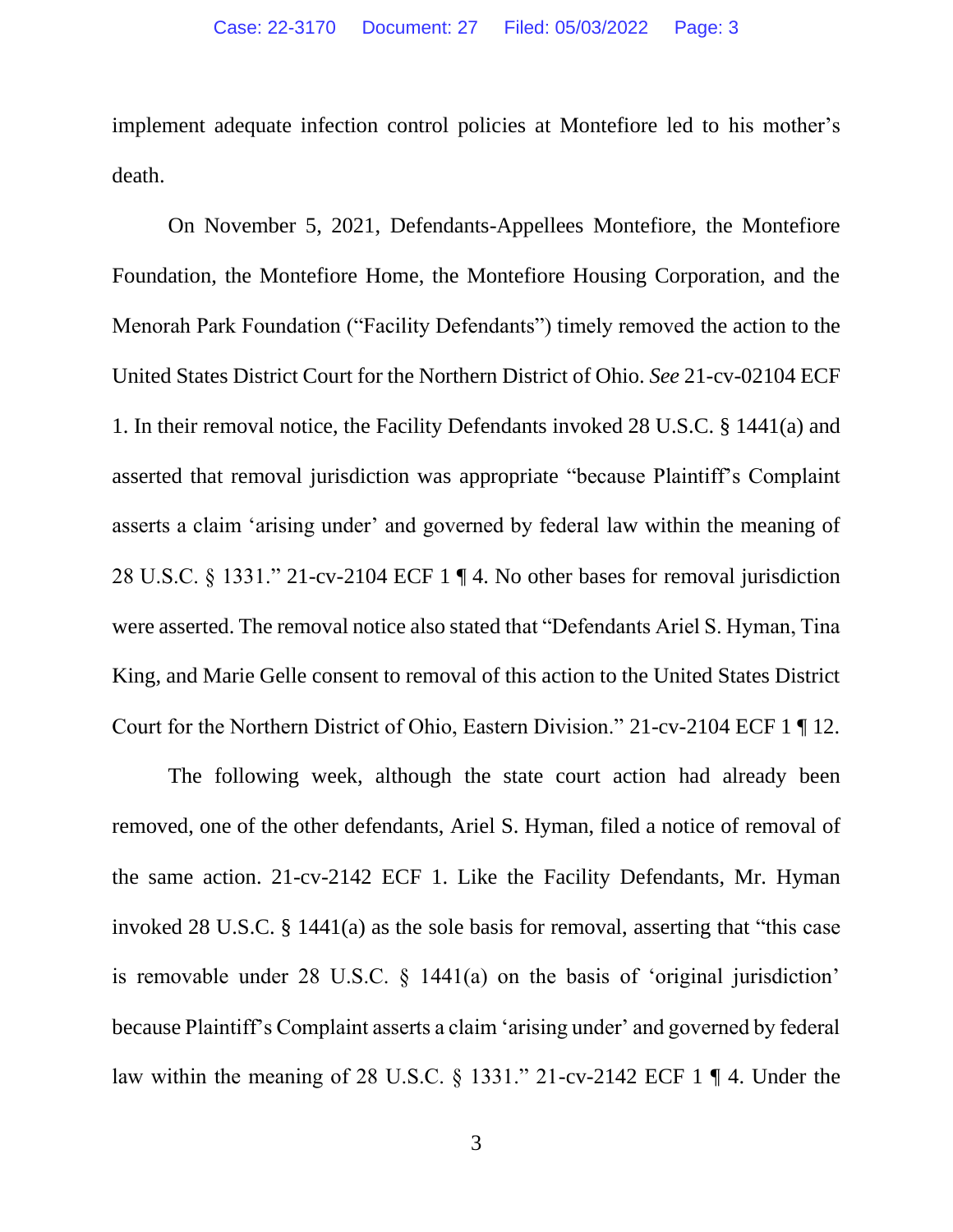heading "Argument and Citation to Authority," the notice repeated this assertion, stating:

This case is removable under 28 U.S.C.A. § 1441(a) on the basis of "original jurisdiction" because Plaintiff's Complaint asserts a claim "arising under" federal law within the meaning of § 1331. Original jurisdiction is also through an action pursuant to 28 U.S.C. § 1442(a)(1). The Court also has supplemental jurisdiction over state law claims under 28 U.S.C. § 1367.

21-cv-2142 ECF 1 ¶ 12. The notice also stated that "all other defendants consent to removal of this action to the United States District Court for the Northern District of Ohio, Eastern Division," and that "the Facility Defendants separately removed this action." 21-cv-2142 ECF 1 ¶ 21. The district court assigned a new district court docket number to Mr. Hyman's notice of removal.

Mr. Rosen filed motions to remand the case to the Cuyahoga County Court of Common Pleas in both actions. 21-cv-2142 ECF 11; 21-cv-2142 ECF 10. On January 31, 2022, the district court issued an order remanding the action. 21-cv-2104 ECF 23. Although the order was only entered on the docket for action No. 21-cv-2104, the caption of the order referenced both action No. 21-cv-2104 and action No. 21-cv-2142, and explicitly stated that it resolved both pending remand motions. 21 cv-2104 ECF 23 at 1.

Defendants subsequently moved for a stay of the district court's remand orders. 21−cv−2104 ECF 26. In response, on February 17, 2022, the district court vacated its judgment, reinstated No. 21-cv-2104, recalled the papers delivered to the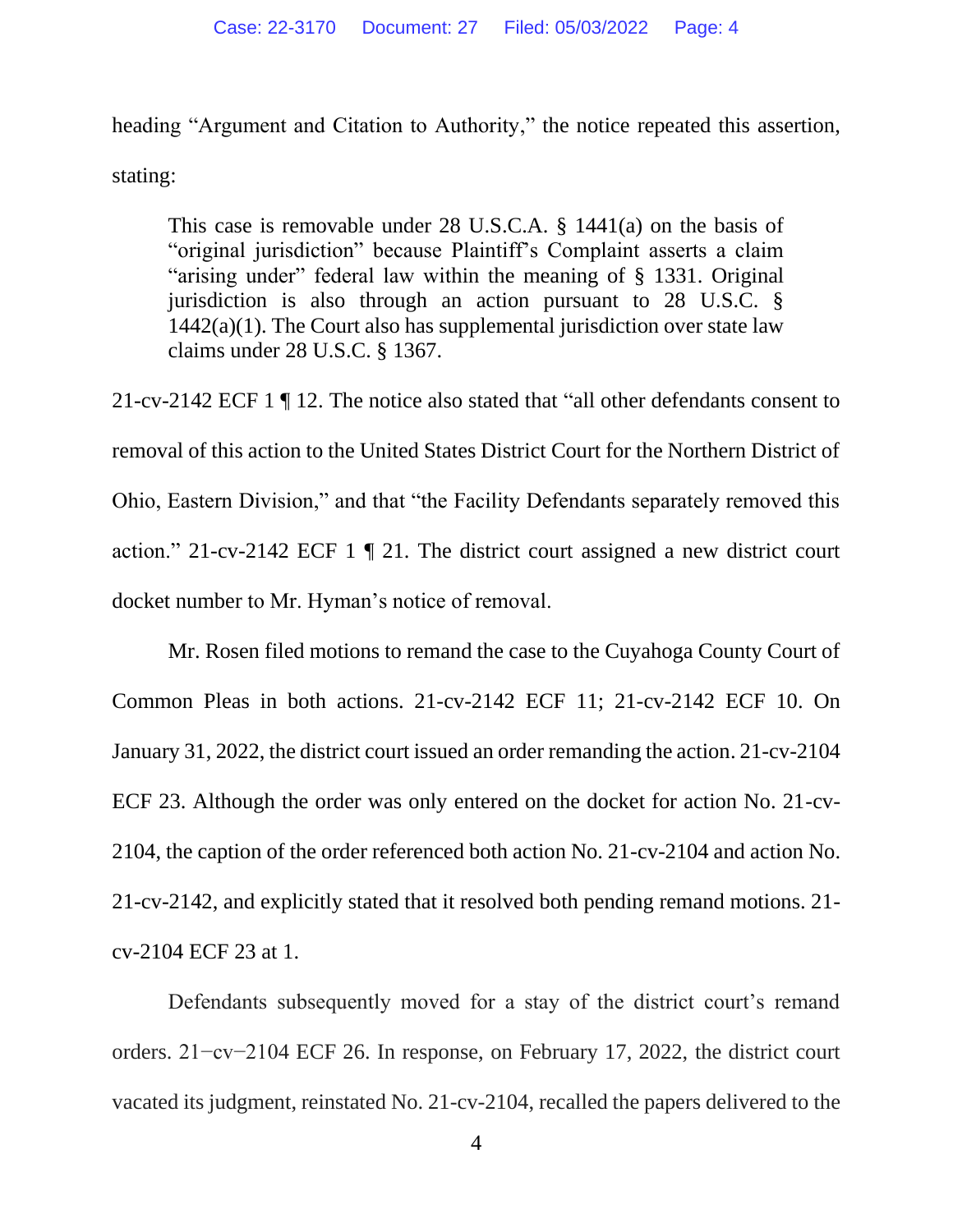state court, and stayed proceedings pending appeal of the remand order to this Court. 21-cv-2104 ECF 28. The same day, the Court sua sponte administratively closed Case No. 21-cv-2142 and consolidated the two actions. 21-cv-2142 ECF 24.

Defendants then filed a motion for clarification in the district court. *See* 21 cv-2104 ECF 29. In response, on February 23, 2022, the district court reinstated its remand order and stayed enforcement of that order pending appellate review. *See*  21-cv-2104 ECF 30.

On March 2, 2022, Defendants filed a notice of appeal in Case No. 21-cv-2104.

On April 4, 2022, the Court issued an Order to Show Cause as to why this appeal should not be dismissed for lack of jurisdiction. Dkt. No. 24-1.

### **ARGUMENT**

## **I. Because the case was removed in its entirety on November 5, 2021, solely on the basis of federal-question jurisdiction, the remand order is unreviewable.**

Most remand orders are not reviewable on appeal. Section 1447(d) states an exception to the general rule, though, by allowing appeal from an order "remanding a case to the State court from which it was removed pursuant to section 1442 or 1443." To qualify for the "removed pursuant to section 1442 or 1443" exception, the "defendant's notice of removal must assert the case is removable 'in accordance with or by reason of' one of those provisions." *BP P.L.C. v. Mayor & City Council of*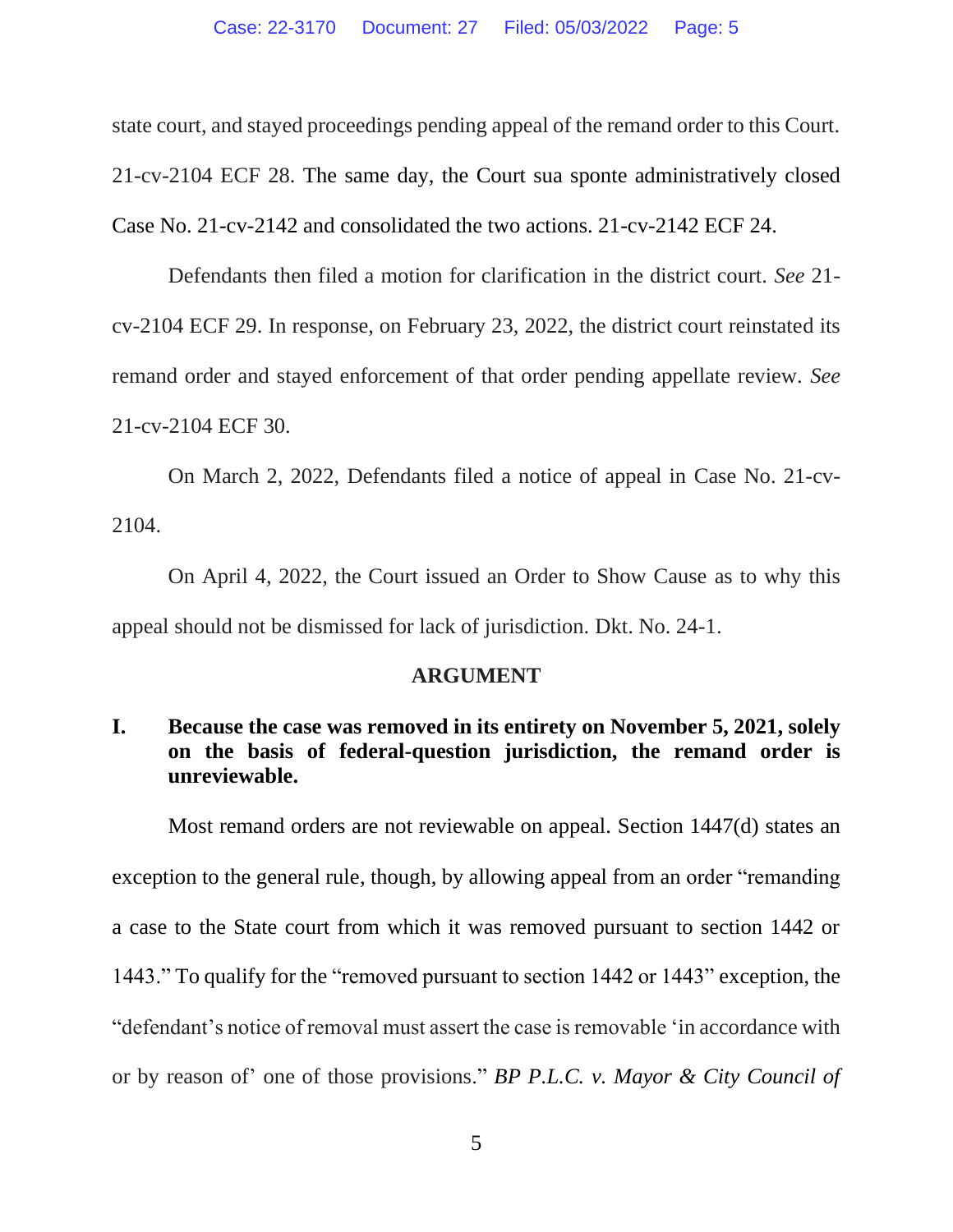*Balt.*, 141 S. Ct. 1532, 1538 (2021) (quoting Black's Law Dictionary, at 1401 (rev. 4th ed. 1968)). Section 1442 addresses federal-officer removal, and section 1443 addresses removal of certain civil rights actions.

Section 1447(d) refers to removed "cases," not claims, because, "[i]n a case where a plaintiff has sued multiple defendants in state court, an 'all for one and one for all' rule applies with respect to removal." *Esposito v. Home Depot U.S.A., Inc.*, 590 F.3d 72, 75 (1st Cir. 2009). "[O]nce the removal petition is properly filed and notice is given, the entire case is transferred to federal court, and the state court is deprived of jurisdiction unless the federal court subsequently remands it." *Seaton v. Jabe*, 992 F.2d 79, 81 (6th Cir. 1993).

Accordingly, Mr. Singer's Cuyahoga County case was removed, in its entirety, when the Facility Defendants filed their notice of removal on November 5, 2021, with the consent of all defendants. The notice did not assert that the case was removable "in accordance with or by reason of" either section 1442 or section 1443. Thus, the district court's order cannot be said to have remanded "a case to the State court from which it was removed pursuant to section 1442 or 1443." 28 U.S.C. § 1447(d). This Court therefore lacks appellate jurisdiction.

Appellants rely on the removal notice filed by Mr. Hyman the week after the Facility Defendants removed the case to the Northern District of Ohio. But a case can only be removed once (until and unless it has been remanded), and thus the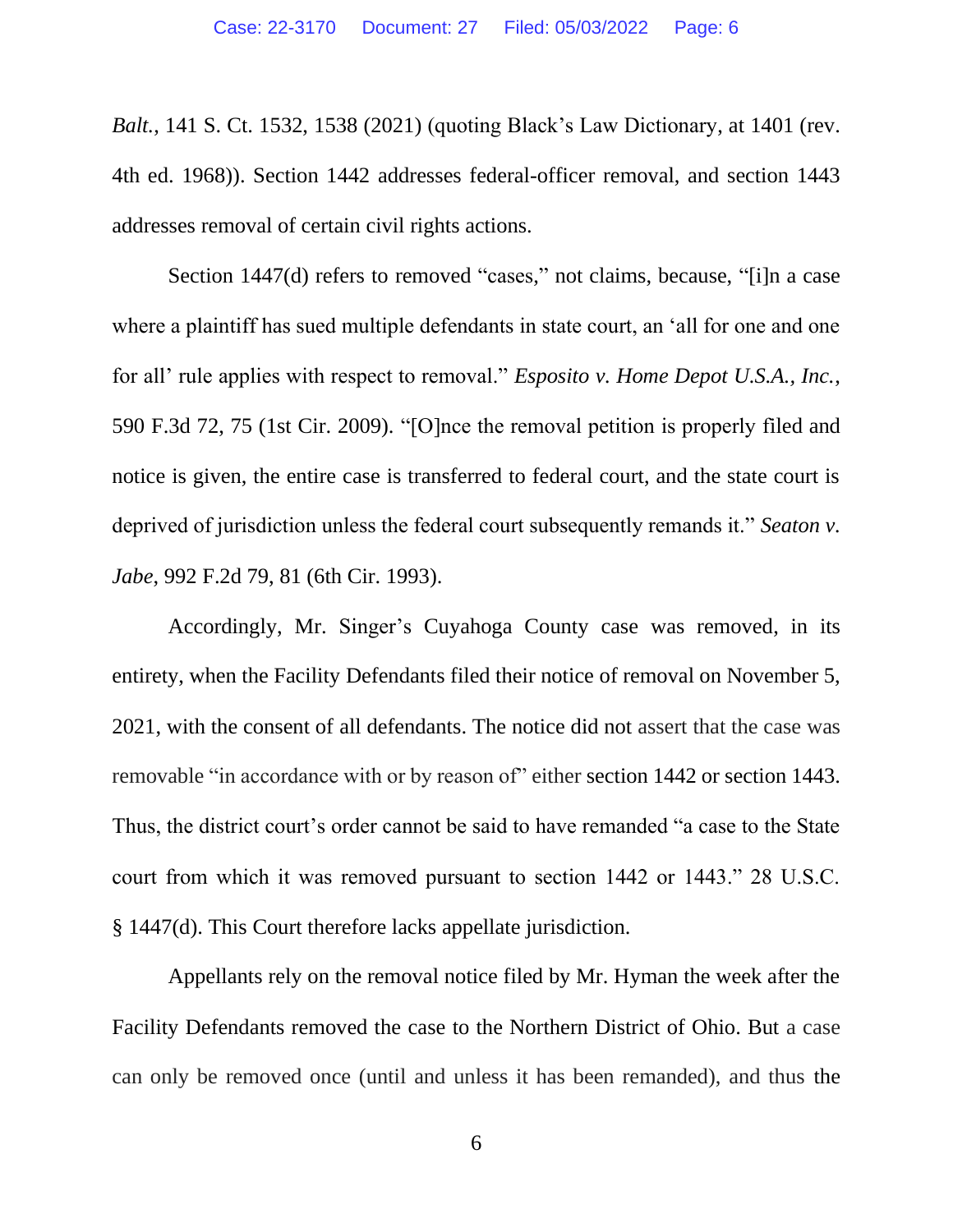notice of removal was a nullity. *See, e.g.*, *Williams v. Equifax Info. Servs. LLC*, 359 F. Supp. 2d 1284, 1286 (M.D. Fla. 2005) ("Strict construction of 28 U.S.C. § 1446 leads this Court to the certain conclusion that the filing of only one notice of removal is contemplated."). As Mr. Hyman acknowledged in his notice, the cases had already been removed—the notice even cited the federal court docket numbers. *See, e.g.*, 21 cv-2142 ECF 1 ¶¶ 6, 21.<sup>1</sup>

There was thus no case still pending in state court for Mr. Hyman to remove. As one district court observed in a related case, "Hyman's consent to the 11/5/2021 removal implies that he consented to removal on the basis of federal question jurisdiction *only*." *Estate of Spring v. Montefiore Home*, 2022 WL 1120381, at \*6 n.2 (N.D. Ohio Apr. 14, 2022). As the "case" had already been removed to federal court, Mr. Hyman's purported second removal was a nullity. *Cf. Balleteros v. Pocta*, 2021 WL 979240, at \*4 (E.D. Va. Mar. 16, 2021) (second notice of removal while case was pending in federal court could not cure inadequate first notice of removal).

Relying on district court decisions from outside this Circuit, Appellants suggest that *each* notice of removal was "proper and effective." Dkt. 26 at 2. Those

<sup>&</sup>lt;sup>1</sup>Appellees agree with Appellants that the failure to file a separate notice of appeal in district court action No. 21-cv-2142, which the district court had consolidated with No. 21-cv-2104 prior to the filing of the notice of appeal, does not impact this Court's jurisdiction. *See Seneca Ins. Co. v. Daniel*, 93 F. App'x 872, 873 (6th Cir. 2004) (citing *Felts v. Campbell,* [No. 96-6729, 1998 WL 13403 \(6th Cir.](https://1.next.westlaw.com/Link/Document/FullText?findType=Y&serNum=1998034668&pubNum=0000999&originatingDoc=I8c3aff148a0011d9ac45f46c5ea084a3&refType=RP&originationContext=document&transitionType=DocumentItem&ppcid=746a5130e88d47dc94a26d85d1bf6a8b&contextData=(sc.Search))  [Jan. 7, 1998\);](https://1.next.westlaw.com/Link/Document/FullText?findType=Y&serNum=1998034668&pubNum=0000999&originatingDoc=I8c3aff148a0011d9ac45f46c5ea084a3&refType=RP&originationContext=document&transitionType=DocumentItem&ppcid=746a5130e88d47dc94a26d85d1bf6a8b&contextData=(sc.Search)) *Scherer v. Kelley,* [584 F.2d 170 \(7th Cir.](https://1.next.westlaw.com/Link/Document/FullText?findType=Y&serNum=1978120419&pubNum=350&originatingDoc=I8c3aff148a0011d9ac45f46c5ea084a3&refType=RP&originationContext=document&transitionType=DocumentItem&ppcid=746a5130e88d47dc94a26d85d1bf6a8b&contextData=(sc.Search)) 1978)).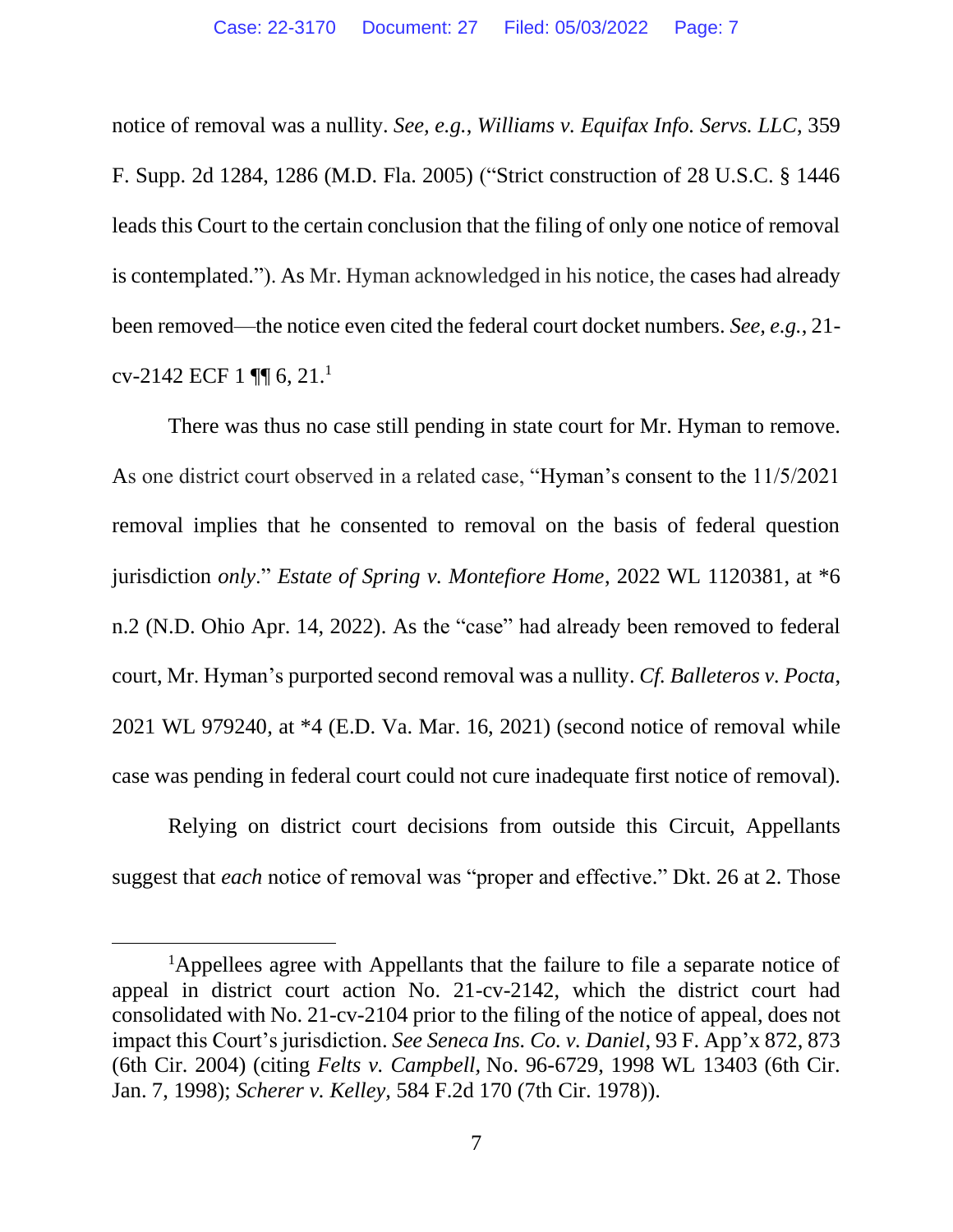decisions do not support Appellants here. Two of the decisions stand for the proposition that the rule of unanimity can be satisfied by, and thus removal effectuated by, either each defendant filing a separate notice of removal or a single notice of removal expressing the consent of all the defendants. *See Shaffer v. Northwestern Mutual Life Ins. Co.*, 394 F. Supp. 2d 814, 819–20 (N.D.W. Va. 2005); *Sullivan v. Leaf River Forest Prod., Inc.*, 791 F. Supp. 627, 629 (S.D. Miss. 1991).<sup>2</sup> Where defendants choose the former path, removal is not effectuated until the last defendant files a separate notice of removal. Here, though, the defendants chose the latter path. And under this Court's precedent, all the requisite elements for removal established by section 1446 were present on November 5, 2021. *See Harper v. AutoAlliance Int'l Inc.*, 392 F.3d 195, 202 (6th Cir. 2004).

The other two district court decisions cited by Appellants reflect that "a defendant seeking removal generally has the right to amend its removal petition to include either missing or imperfectly stated grounds for removal." *Muhlenbeck v.* 

<sup>2</sup> *Sullivan*'s holding that "the differences in defendants' removal petitions do not affect the propriety of the removal petitions," because a federal court should "consider all applicable jurisdictional grounds *sua sponte* whether or not the grounds were raised by a party to the lawsuit" in a notice of removal, is contrary to the weight of authority, which holds that a failure to raise a basis for removal in a notice of removal constitutes waiver. *See, e.g.*, *Lopez-Munoz v. Triple-S Salud, Inc.*, 754 F.3d 1, 4 (1st Cir. 2014); *Ervast v. Flexible Prods. Co.*, 346 F.3d 1007, 1012 n. 4 (11th Cir. 2013). In any event, sua sponte consideration of a ground for removal would not satisfy section 1447(d)'s requirement that the *notice of removal* must be based on section 1442 or 1443 for an appeal to lie from a remand order.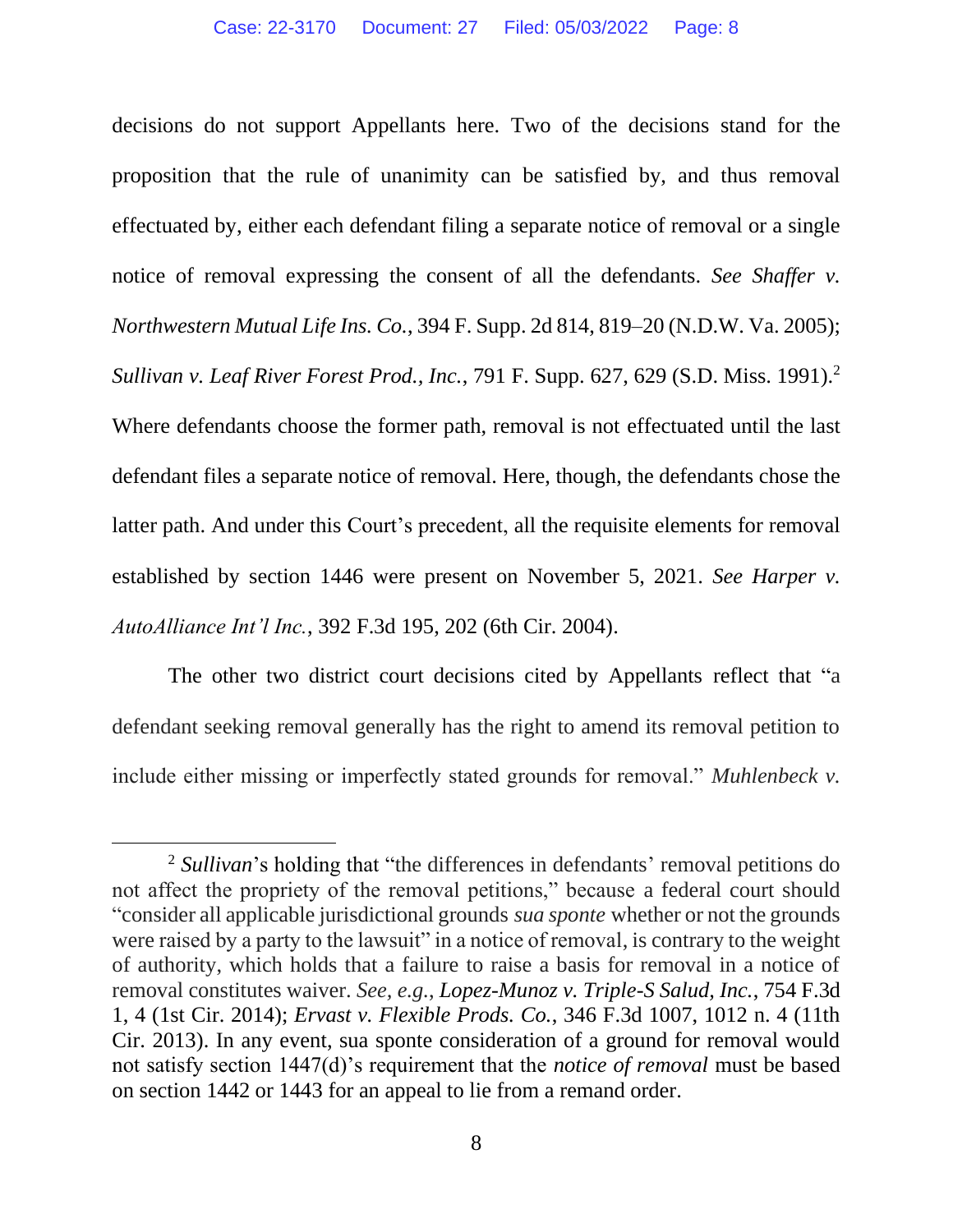*KI, LLC*, 304 F. Supp. 2d 797, 799 (E.D. Va. 2004); *Davis v. Citibank, N.A.,* No. 4:14 CV 1129 CDP, 2014 WL 6673520, at \*3 (E.D. Mo. Nov. 24, 2014). This rule is irrelevant to the circumstances here, as the defendants who filed the first removal notice never amended it. And even if one defendant could amend another defendant's notice of removal—a dubious proposition at best—Mr. Hyman did not purport to do so here.

Finally, Appellants' suggestion that the Supreme Court's decision in *BP*  means that *any order* that addresses federal-officer removal is appealable in its entirety, Dkt. 26 at 5, misstates the holding of that case and the plain text of section 1447(d). Neither the decision nor the statute state that appellate review is available any time a party references in proceedings, or a district court addresses, jurisdiction under section 1442 or 1443. Rather, a remand order is reviewable in its entirety only where a defendant "assert[ed] the case is removable 'in accordance with or by reason' of" section 1442 or 1443" in the notice of removal that brought the case from state to federal court. *BP*, 141 S. Ct. at 1538. The November 5, 2021 notice of removal did not invoke federal officer removal, and thus there is no appellate jurisdiction. *Cf. Wood v. Crane Co.*, 764 F.3d 316, 325 (4th Cir. 2014) (declining to consider section 1442 as a basis for removal where defendant had "made a strategic decision not to assert" that basis in notice).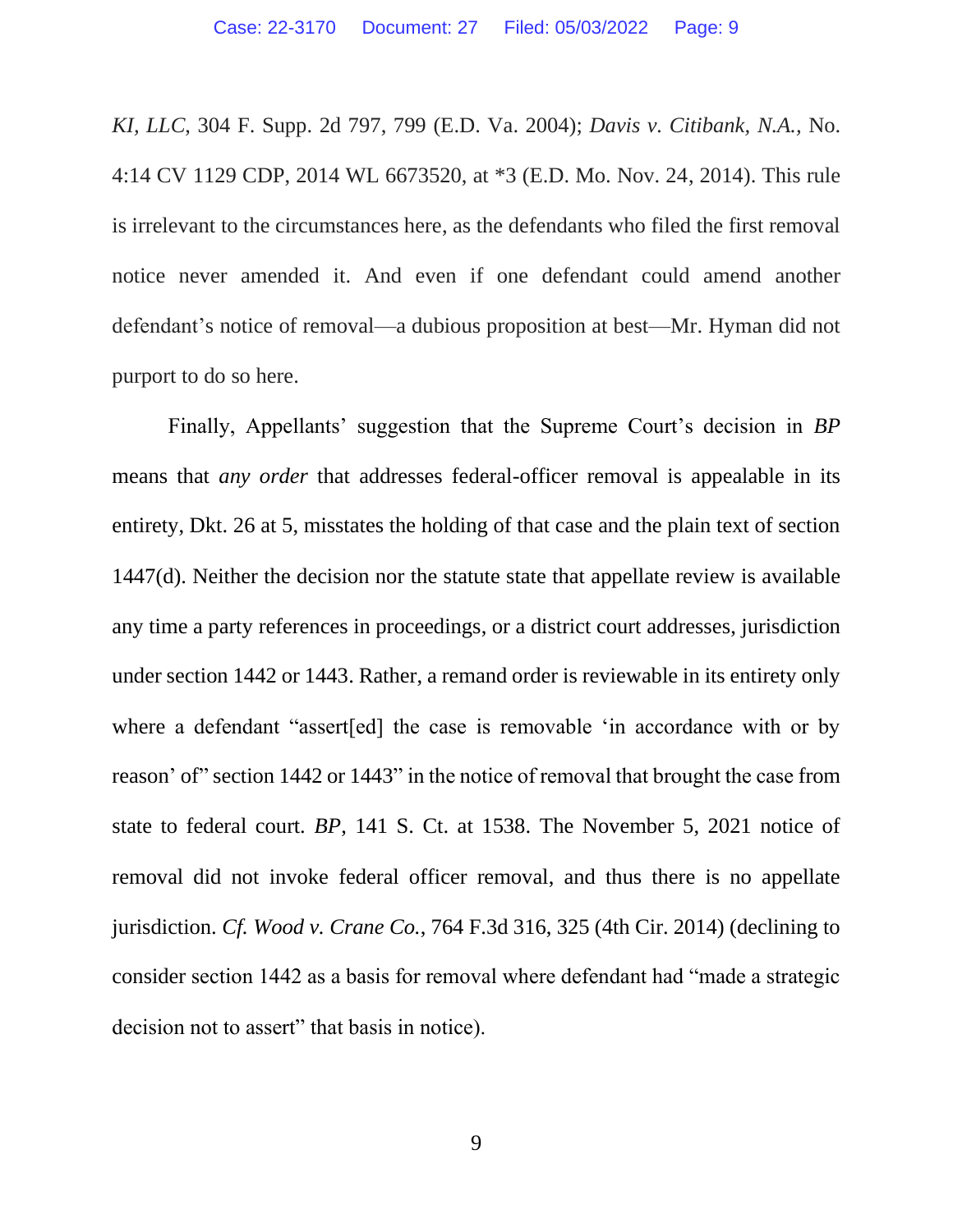## **II. Mr. Hyman did not purport to remove the case pursuant to section 1442 or 1443.**

In addition to the fact that Mr. Hyman's removal notice had no effect because the case was no longer pending in state court when the notice was filed, the notice cannot be the basis for appellate jurisdiction because it did not "assert the case is removable 'in accordance with or by reason of'" section 1442 or 1443, as *BP*  requires for the exception to section 1447(d)'s bar on review to apply. *See* 141 S. Ct. at 1538; *see also* 28 U.S.C. § 1446(a) (requiring a notice of removal to contain "a short and plain statement of the grounds for removal").

Like the Facility Defendants' notice, Mr. Hyman's notice (twice) stated that "[t]his case is removable under 28 U.S.C. § 1441(a)," which provides for removal of certain cases within the original jurisdiction of the federal courts; the notice invoked federal-question jurisdiction pursuant to 28 U.S.C. § 1331 as the claimed basis for original jurisdiction. *See, e.g.*, 21-cv-2142 ECF 1 ¶¶ 4, 12. The notice went on to address, in detail, the theory of federal-question jurisdiction—complete preemption—before concluding:

Therefore, Plaintiff's Complaint invokes a federal question for which the governing federal law "completely preempts" Plaintiff's state law claims, and removal is proper under 28 U.S.C. § 1441(a).

In contrast to the three explicit assertions that the case was removable under 28 U.S.C. § 1441(a), the removal notice made only a passing reference to section 1442(a)(1) in a section entitled "Argument and Citation to Authority," stating that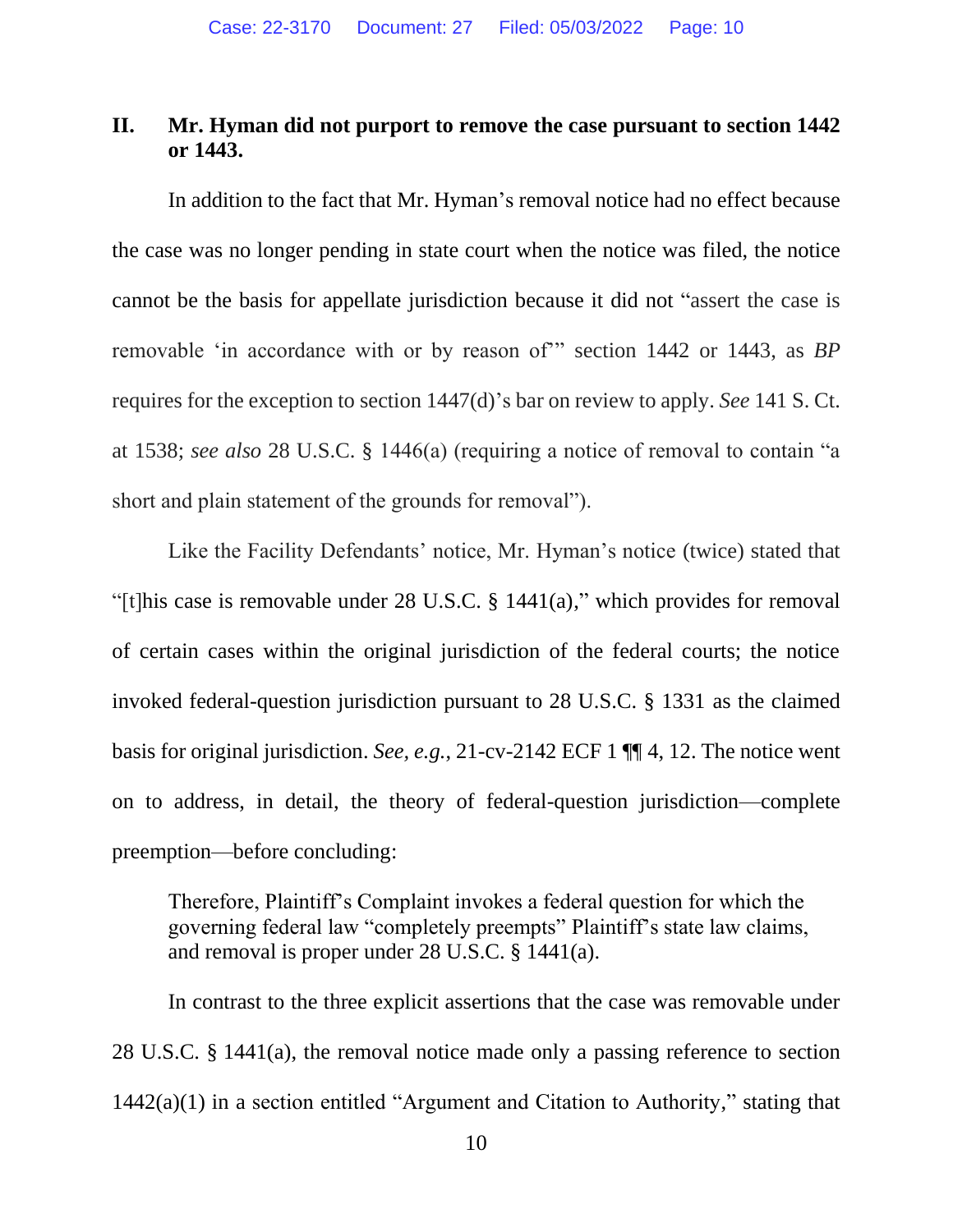"Original jurisdiction is also through an action pursuant to 28 U.S.C. § 1442(a)(1)." 21-cv-2142 ECF 1  $\P$  12. This reference to section 1442(a)(1) does not mean that the case was removed pursuant to that statute. As one district court noted in addressing the same language in another case, "Hyman's sole mention of § 1442(a) in his Notice is nearly impossible to parse." *Spring*, 2022 WL 1120381, at \*6 n.2. To the extent it is intelligible, the sentence in the notice citing section 1442(a) refers to that provision (incorrectly) only as a basis for "original jurisdiction" under section  $1441(a)(1)$ . Original jurisdiction, of course, is a distinct concept from *removal* jurisdiction, which is all that section 1442(a) provides. Here, as a basis of removability—which is the relevant inquiry under the standard adopted by the Supreme Court in *BP*—Mr. Hyman's notice of removal solely invoked section 1441(a). *Cf. County of San Mateo v. Chevron Corp.*, <u>\_\_\_</u> F.4th \_\_\_, 2022 WL 1151275, at \*18 n.23 (9th Cir. Apr. 19, 2022) (holding that a "reference to 'federal common law'" in notice of removal was insufficient to invoke admiralty jurisdiction); *Sonoma Falls Developers, LLC v. Nev. Gold & Casinos, Inc.*, 272 F. Supp. 2d 919, 925 (N.D. Cal. 2003) (finding notice of removal did not invoke federal-question jurisdiction where it explicitly invoked diversity as basis for removal jurisdiction and merely referenced a federal statute in "background and facts" section of notice); *Thompson v. Gulf Stream Coach, Inc.*, 2007 WL 2413108, at \*2–3 (W.D. Mich. Aug. 21, 2007) (holding notice did not invoke federal-question jurisdiction where it explicitly cited diversity as the basis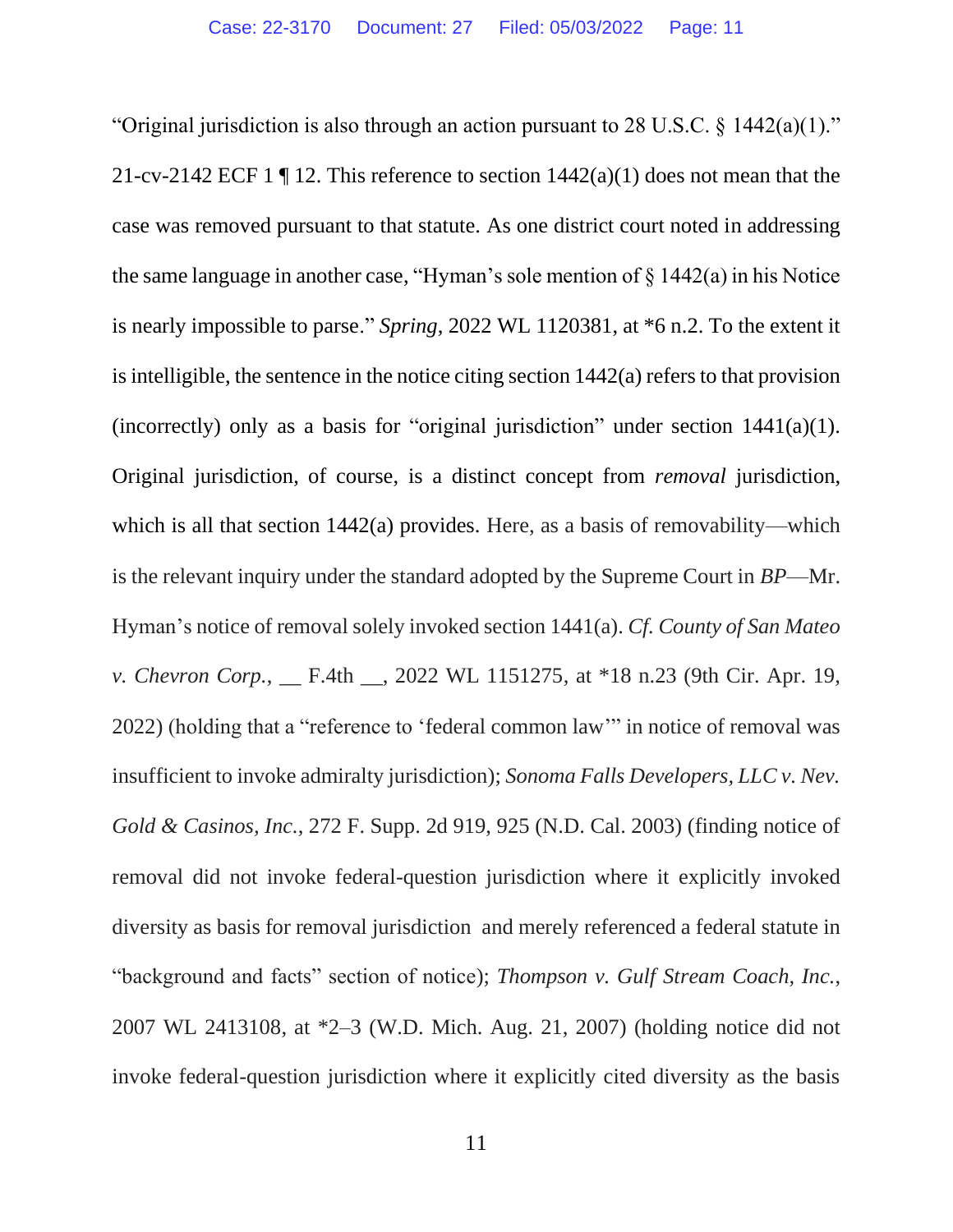for removal). Accordingly, his notice (in any event ineffective because the case was already removed) did not render the case "removed pursuant to" section 1442, and the exception to section 1447(d)'s reviewability bar does not apply.

## **CONCLUSION**

For the foregoing reasons, Plaintiffs-Appellees respectfully request the Court dismiss the appeal for lack of jurisdiction.

May 3, 2022 Respectfully submitted,

s/ Adam R. Pulver Adam R. Pulver Allison M. Zieve Scott L. Nelson PUBLIC CITIZEN LITIGATION GROUP 1600 20th Street NW Washington, DC 20009 (202) 588-7790 apulver@citizen.org

*Counsel for Appellees*